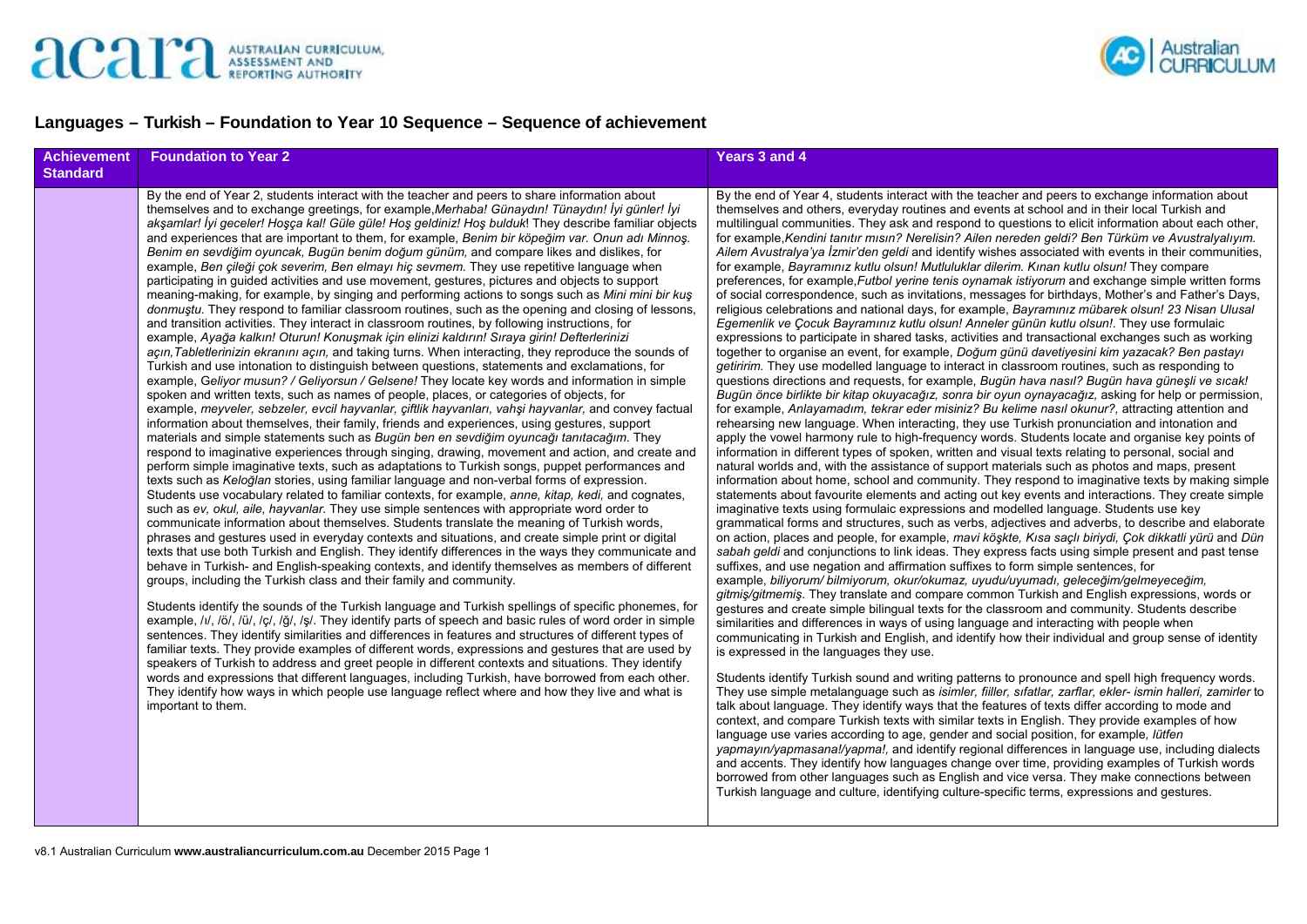



| Achievement<br><b>Standard</b> | Years 5 and 6                                                                                                                                                                                                                                                                                                                                                                                                                                                                                                                                                                                                                                                                                                                                                                                                                                                                                                                                                                                                                                                                                                                                                                                                                                                                                                                                                                                                                                                                                                                                                                                                                                                                                                                                                                                                                                                                                                                                                                                                                                                                                                                                                                                                                                                                                                                                                                                                                                                                                                                                                                                                                                                                                                                     | Years 7 and 8                                                                                                                                                                                                                                                                                                                                                                                                                                                                                                                                                                                                                                                                                                                                                                                                                                                                                                                                                                                                                                                                                                                                                                                                             |
|--------------------------------|-----------------------------------------------------------------------------------------------------------------------------------------------------------------------------------------------------------------------------------------------------------------------------------------------------------------------------------------------------------------------------------------------------------------------------------------------------------------------------------------------------------------------------------------------------------------------------------------------------------------------------------------------------------------------------------------------------------------------------------------------------------------------------------------------------------------------------------------------------------------------------------------------------------------------------------------------------------------------------------------------------------------------------------------------------------------------------------------------------------------------------------------------------------------------------------------------------------------------------------------------------------------------------------------------------------------------------------------------------------------------------------------------------------------------------------------------------------------------------------------------------------------------------------------------------------------------------------------------------------------------------------------------------------------------------------------------------------------------------------------------------------------------------------------------------------------------------------------------------------------------------------------------------------------------------------------------------------------------------------------------------------------------------------------------------------------------------------------------------------------------------------------------------------------------------------------------------------------------------------------------------------------------------------------------------------------------------------------------------------------------------------------------------------------------------------------------------------------------------------------------------------------------------------------------------------------------------------------------------------------------------------------------------------------------------------------------------------------------------------|---------------------------------------------------------------------------------------------------------------------------------------------------------------------------------------------------------------------------------------------------------------------------------------------------------------------------------------------------------------------------------------------------------------------------------------------------------------------------------------------------------------------------------------------------------------------------------------------------------------------------------------------------------------------------------------------------------------------------------------------------------------------------------------------------------------------------------------------------------------------------------------------------------------------------------------------------------------------------------------------------------------------------------------------------------------------------------------------------------------------------------------------------------------------------------------------------------------------------|
|                                | By the end of Year 6, students use spoken and written Turkish to interact by sharing ideas and<br>experiences, for example, 23 Nisan Ulusal Egemenlik ve Çocuk Bayramında ben şiir okudum.<br>Ramazan Bayraminda dedem bana harçlık verdi. When interacting, they show interest and respect<br>for others by actively listening and providing feedback, for example, Siz ne düşünüyorsunuz? Evet!<br>Tabii ki. Ilginc! Sen ne dersin? They use action-oriented language to make shared arrangements,<br>organise events and complete transactions. When participating in classroom and collaborative<br>activities, they ask and respond to questions, for example, Ben ne yapabilirim? Sen not alır mısın?<br>Cevapları maddeler halinde yazsak daha iyi olur. and seek clarification, for example, Bu sayfayı mı<br>okuyacaktik? They use evaluative language to reflect on learning activities and to provide each other<br>with feedback, for example, Süper, harika, mükemmel, unutma, çok zor. Students use specific<br>features of pronunciation, intonation and stress when interacting. They locate, classify and compare<br>information about their physical environment and social and cultural worlds from a range of sources<br>in different modes. They present information about aspects of language and culture in different<br>formats selected to suit audience and context. They respond to a range of imaginative texts by<br>identifying and sharing opinions on key elements such as storylines, characters, messages and<br>themes, for example, Ben  cok begendim cünkü ,  hic sevmedim, Cok üzücüydü, and create<br>and perform short imaginative texts based on a stimulus, concept or theme. When constructing<br>texts, students use grammatical features of spoken and written language, such as negative and<br>interrogative sentence structures, for example, Ramazan Bayrami'nda tüm okullar tatile<br>girmeyecek; conjugations of verbs, for example, 'oku-mak': oku-r-um, oku-r-sun, oku-r oku-r-uz, oku-<br>r-sunuz, oku-r-lar; And oku-yor-um, oku-yor-sun, oku-yor, oku-yor-uz, oku-yor-sunuz, oku-yor-<br>lar; and subject–verb agreements. When writing, they apply appropriate spelling and punctuation to<br>a range of sentence types. Students translate simple texts from Turkish into English and vice versa,<br>identifying words that are easy or difficult to translate, and create bilingual texts and resources for<br>their own language learning and to support interactions with non-Turkish speakers. Students identify<br>ways in which their bilingual and bicultural experiences impact on their identity and influence how<br>they communicate in Turkish and English. | By the end of Year 8, students use spok<br>interactions and to reflect on their experi<br>ilk ziyaret, Avustralya'ya ilk geliş and off<br>çünkü, Seninle tamamen aynı fikirdeyi<br>to engage in shared activities that involved<br>example, Bana göre Diğeri bence dah<br>reflective and evaluative language to suj<br>öğrenmek İngilizce öğrenmekten daha k<br>yazarak öğreniyorum, and to manage di<br>kalsa, anlıyorum ama katılmıyorum, ben<br>pronunciation, rhythm and intonation in s<br>locate, collate and analyse information fi<br>events, personalities or circumstances.<br>of interest in different modes of presenta<br>respond to traditional and contemporary<br>characters and events are represented a<br>imaginary texts in different modes. Where<br>moods, for example, Ozan yikandi ve so<br>saçını kestirdi, Bugün işten kovuldu; red<br>Selma'yı Melma'yı görmedim; doubling,<br>ağlaya; auxiliary verbs, for example, red<br>for example, Bey/Hanim, Amca/Teyze, I<br>hoca/öğretmen, bay/bayan. They transla<br>versa, compare their versions and expla<br>resources in Turkish and English that re-<br>bilingualism, on the importance of langua<br>biography contributes to their sense of io |
|                                | Students apply their knowledge of vowels, consonants and suffixes to form new words, for<br>example, kapkaccı, bankacı, yolcu, oduncu; sokak+-da=sokakta, süt+-de= sütte, and identify how<br>vowel length and accent affect the meaning of words, for example, hala-hâlâ and kar-kâr. They<br>distinguish between the structure and features of different types of texts and identify ways that texts<br>create effects to suit different audiences. They give examples of how language use and ways of<br>communicating vary according to the degree of formality and context, purpose and audience, for<br>example, gelir misiniz lütfen?/gelin lütfen. Students provide examples of influences on the Turkish<br>language over time, including the influence from other languages and cultures, for example, e-posta,<br>yazici, tarayici, cevrimici. They explain how language use is shaped by values and belief systems,<br>and identify why these may be interpreted differently by speakers of other languages.                                                                                                                                                                                                                                                                                                                                                                                                                                                                                                                                                                                                                                                                                                                                                                                                                                                                                                                                                                                                                                                                                                                                                                                                                                                                                                                                                                                                                                                                                                                                                                                                                                                                                                          | Students identify and apply features of th<br>range of texts, including identifying where<br>written form, for example, onbaşı/ombaş<br>metalanguage to identify and explain dif<br>relating to grammatical functions, such a<br>structure and organisation of texts deper<br>for example, beğenmiyorum, hiç beğenn<br>explain regional and national variations i<br>according to context, mode of delivery a<br>why their own use of Turkish has change<br>cultural values, ideas and perspectives a                                                                                                                                                                                                                                                                                                                                                                                                                                                                                                                                                                                                                                                                                                                     |

ken and written Turkish to initiate and sustain social iences. They exchange ideas on topics such as *Türkiye'ye ilk ziyaret, Avustralya'ya ilk geliş* and offer and justify opinions, for example, *Sana katılmıyorum im.* Students use action-related and spontaneous language ve planning, transacting, negotiating and taking action, for a *uygun, Nasıl bir yol izleyelim? Sen karar ver.* They use reflective their own and others' learning, for example, *Türkce <sup>ö</sup>ğrenmek İngilizce öğrenmekten daha kolay*, *Bu sorularda çok zorlandım, Hem tekrar ederek hem iscussion and debate, for example, <i>inaniyorum ki, bana kalsa, anlıyorum ama katılmıyorum, bence, aynı fikirde değilim*. When interacting, they apply spoken Turkish to a range of sentence types. Students rom a variety of texts to develop a deep understanding of They convey information, ideas and perspectives on issues ation using specialised and less familiar language. They imaginative texts by interpreting and comparing how values, and present, reinterpret or create alternative versions of in creating texts, they use a variety of verb tenses and moods, for example, *Ozan yıkandı ve sonra giyindi, Maçtan sonra arkadaşı ile buluştu. Dün kuaförde saçını kestirdi, Bugün işten kovuldu*; reduplication, for example, *kapkara, upuzun, çirkin mirkin, Selma'yı Melma'yı görmedim;* doubling, for example*, yavaş yavaş, ikişer ikişer, koşa koşa, ağlaya detmek, affetmek, kaybolmak;* particles and honorific forms, for example*, Bey/Hanım, Amca/Teyze, Efendi, Ağa/Hanımağa, Sayın, abi/ağabey/abla,*  ate and interpret texts from Turkish into English and vice ain cultural elements. They produce short multimodal flect the bilingual experience. They reflect on their own age in intercultural communication and how their own dentity and influences their ways of communicating.

the Turkish sound and writing system to convey meaning in a n sound assimilation in spoken Turkish does not exist in the written form, for example, *onbaşı/ombaşı, herkes/herkez* and *eczane/ezzane.* They use fferent types of adverbs, adjectives and sentence structures as predicates, subiects and obiects. They explain how ind on the context, audience and purpose of the exchange, for example, *beğenmiyorum, hiç beğenmedim, bana yaramaz or iğrenç bir şey!* They identify and in language use and how language use also varies and relationship between participants. They explain how and ed over time and depends on context. They explain how are embedded in language use and communication styles.